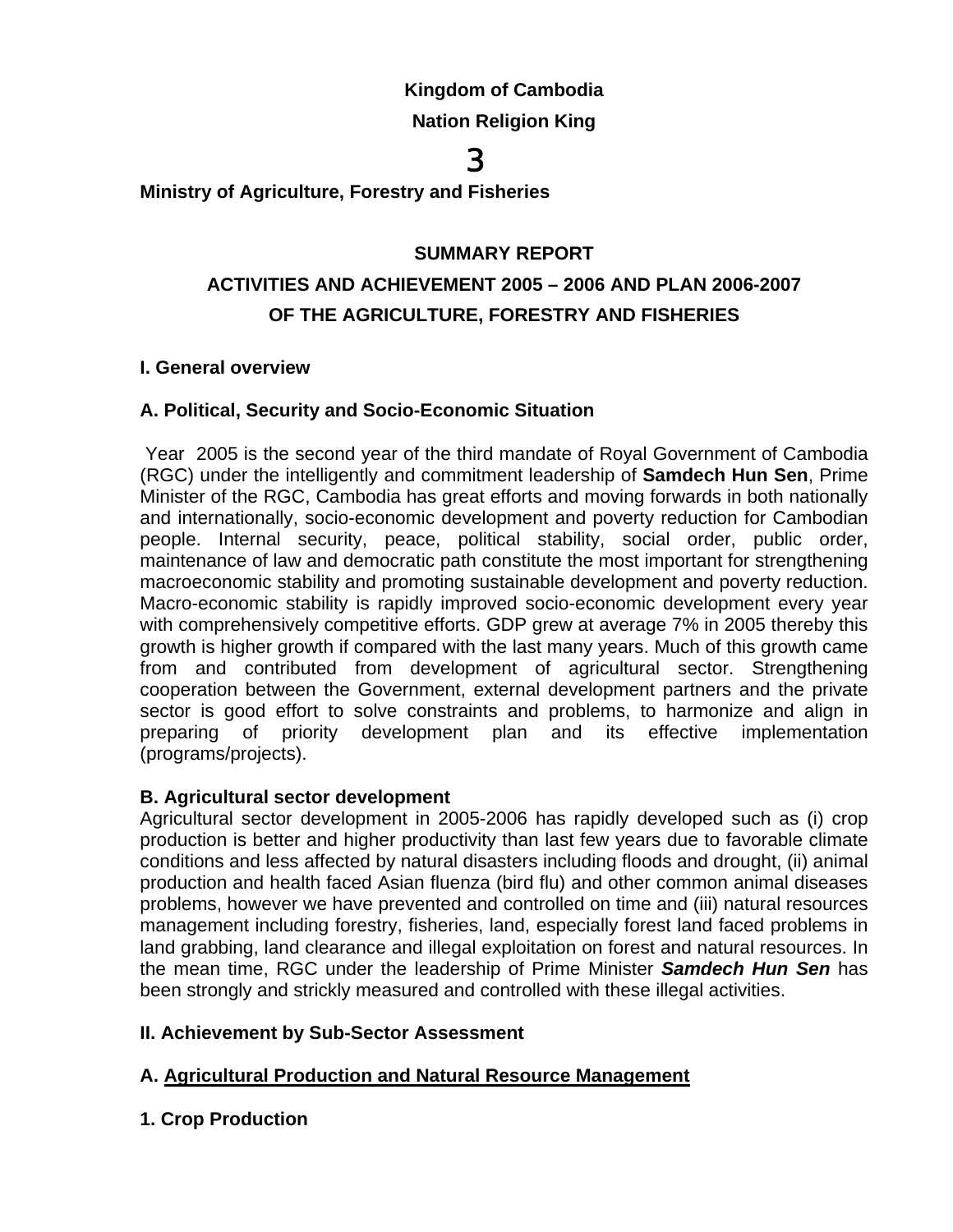**Rice Production:** Total cultivated areas for rice production were 2,443,530 ha in 2005 including wet-season were 2,121,591 ha and it was higher about 69,355 ha than 2004 and about 210,758 ha higher than last 10 years (1996-2005). Average yield was 2.479 tons per ha in 2005 and it's higher about 0.501 tons per ha than 2004 including, in which wet-season 2.261 tons per ha (0.536 ton per ha higher than last year) and dry season 3.091 tons per ha. Total production of paddy was 5,986,179 tons in 2005 including wet-season 4,734,300 tons (1,601,719 tons higher than last year) and for the dry season 1,251,879 tons. It was 1,815,895 tons higher than in 2004. Food balance was surplus of 1,319,511 tons of rice and equal to 2,061,830 tons of paddy. It was higher about 1,411,646 tons of paddy higher than 2004 and last 1,500,892 tons higher than in the average past 10 years.

**Secondary and Industrial crop production:** Total cultivated area of secondary crops was 225,575 h and it was 32,614 ha higher than 2004. Total cultivated area of Industrial Crops was 229,931 ha and it was 52,233 ha larger than 2004. The production of secondary and industry crops in 2005 is likely small increased due to fluctuation of market prices and weather conditions.

#### **2. Animal Production and Health**

In 2005 animal health and production faced problems the outbreaks animal diseases in some areas and provinces such as Asian Fluenza and foots and mouths diseases. However, these outbreak diseases were not bread out and were prevented and controlled due to commitment of all relevant stakeholders at all levels and with strong assistance and support from donors, external development partners and the RGC. have been prevented by all efforts made from the technical staff in all level, national and international communities, especially from the Royal Government of Cambodia. These disease outbreaks could not be caused any serious problems to the people.

Livestock and animal production is second priority after rice and it main sources of protein and incomes for Cambodia people as well as for draught power.

**Household animal production:** Total of cattle was 3,184,146 heads in 2005 and it increased about 4.52% compared to 2004, buffalo 676,646 heads in 2005, increased 3.85% compared to 2004. Pig production was 2,688,612 heads in 2005 and it increased 9.67% compared 2004 and poultry was 15,085,547 heads in 2005 and it increased 7.25% compared to 2004.

#### **Commercial farm production**

In 2005, total of cattle was 612 heads, Pigs were 900,110 heads, chickens were 456,644 heads and ducks were 381,053 heads.

Animal health and production sub-sector is considered the following activities:

- 0) Improvement of animal health through reducing/ preventing of outbreak diseases and improving animal feeds
- 1) Empowerment and development of local capacity through increasing adoption and practices of livestock production for household farmers and
- 2) Improvement of market value added and income from livestock production, especially for household livestock production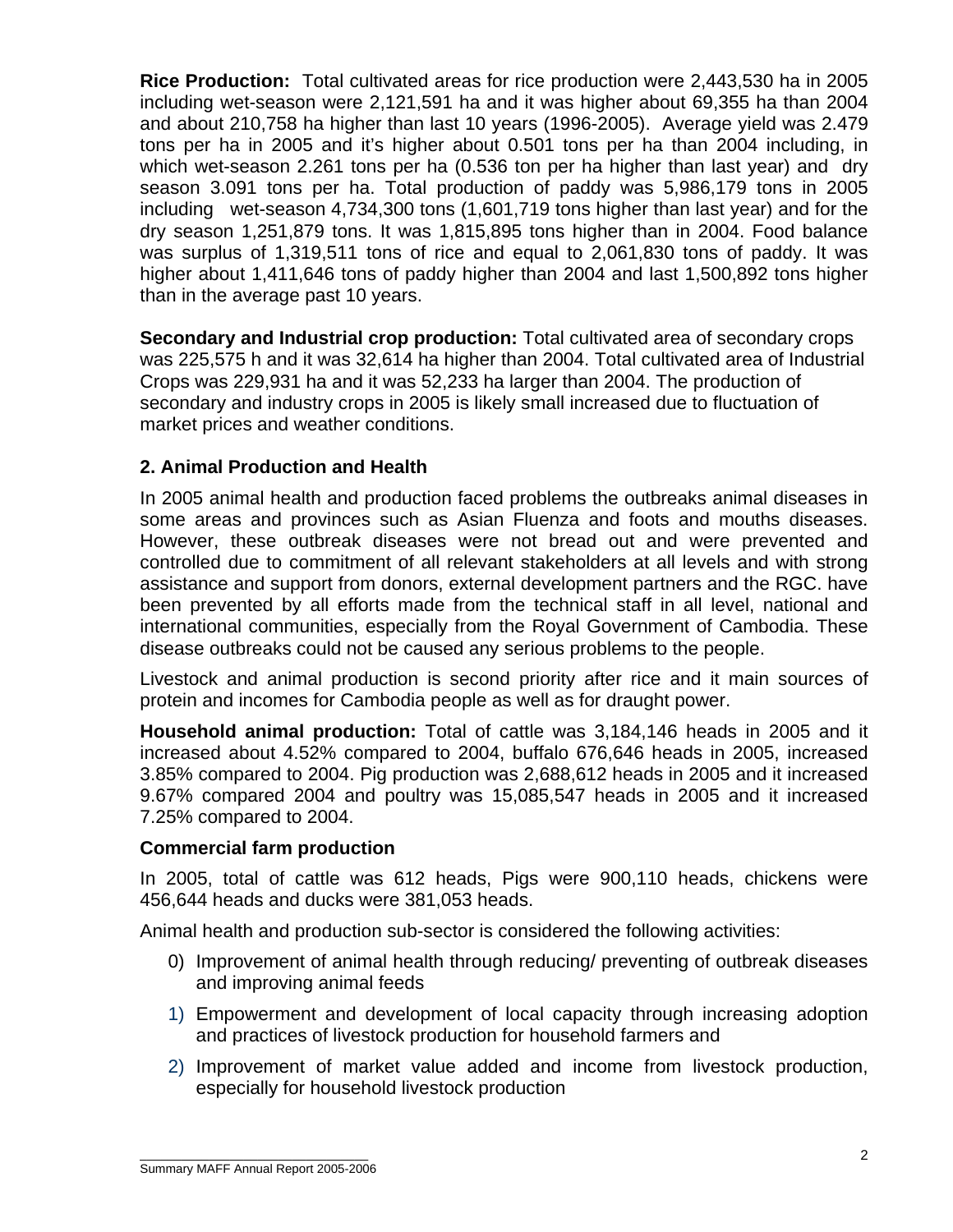# **3. Rubber plantation**

In 2005, the seven state owned rubber plantations and the Rubber Research Institute of Cambodia carried out (i) exploitation and production, (ii) chopping down aged rubber trees, (iii) replanting of new rubber plantation and (iv) improvement of rubber clones and planting technologies.

#### **Exploitation and Production**

- Tapping area was 22,085 hectares in 2005 and it was 99.78% of the planning if compared with 2004 it was decreased around 7.50% due to chopping down of aged rubber trees for re-planting.
- Dry rubber production was 20,382 tons, 79.73% of the yearly plan, if compared with 2004 it was down to about 21.39% due to tapping areas decreased, rubber trees became older and the weather is warm from early October 2004 which resulted in making dry on taping panel.
- Dry rubber export: 20,999 tons amounting to US\$ 29,208,534.00 .If compared with 2004, the revenue was decreased to 4.47% due to the decrease of production. If this compared with the sale price of the year 2005, it was observed that the average selling of rubber was US\$1,391.00/ton (it was increased about 18.38% more than 2004) while the selling price in 2004 was only US\$ 1,175.00/ton.
- Taxation paid to the National Budget: Riels 18,988,257,439.00 (Preliminary figures before closing account of 2005).
- Areas of new plantings: Up to 2005, there are 20,098 hectares of rubber under maintenance including 5,095 hectares recently planted.

**Chopping down aged rubber trees:** Up to 2005, the total accumulated areas for cutting down rubber old trees were of 21,798 hectares (69% of the chopping plan of 31,562 hectares), in which 4,223 hectares for 2005.

**Rubber Smallholder Development:** With support from the Agence Francaise de Developpement (AFD), the development of smallholder rubber production projects carried out in Kampong Cham province). During 2003-2005, the achievement of this project was that the areas of 1,524 hectares have been developed with the participation of 437 farmers. From 1999 to 2005, the total areas of 2,411 hectares were achieved with the participation of the 786 farmers volunteered in this project. Up to 2005,45 hectares were typed.

**Rubber Research Institute of Cambodia:** In 2005, the Institute of Rubber Research of Cambodia carried out and achieved the following:

Conduct the sustainable research program on rubber clone to find out the one that will provide high yield and appropriate basic techniques. Field trials of introduction 6 clones from CIRAD and another 8 clones were tested. Agronomy trial methodology of plantings, the biomass management on inter-row, the cover crop on inter-row and the relationship between inter-row & multi-cropping were tested in rubber farms. Through APIP project 4 clones (GT1, RRIM600, IRCA18 and PB260) were tested.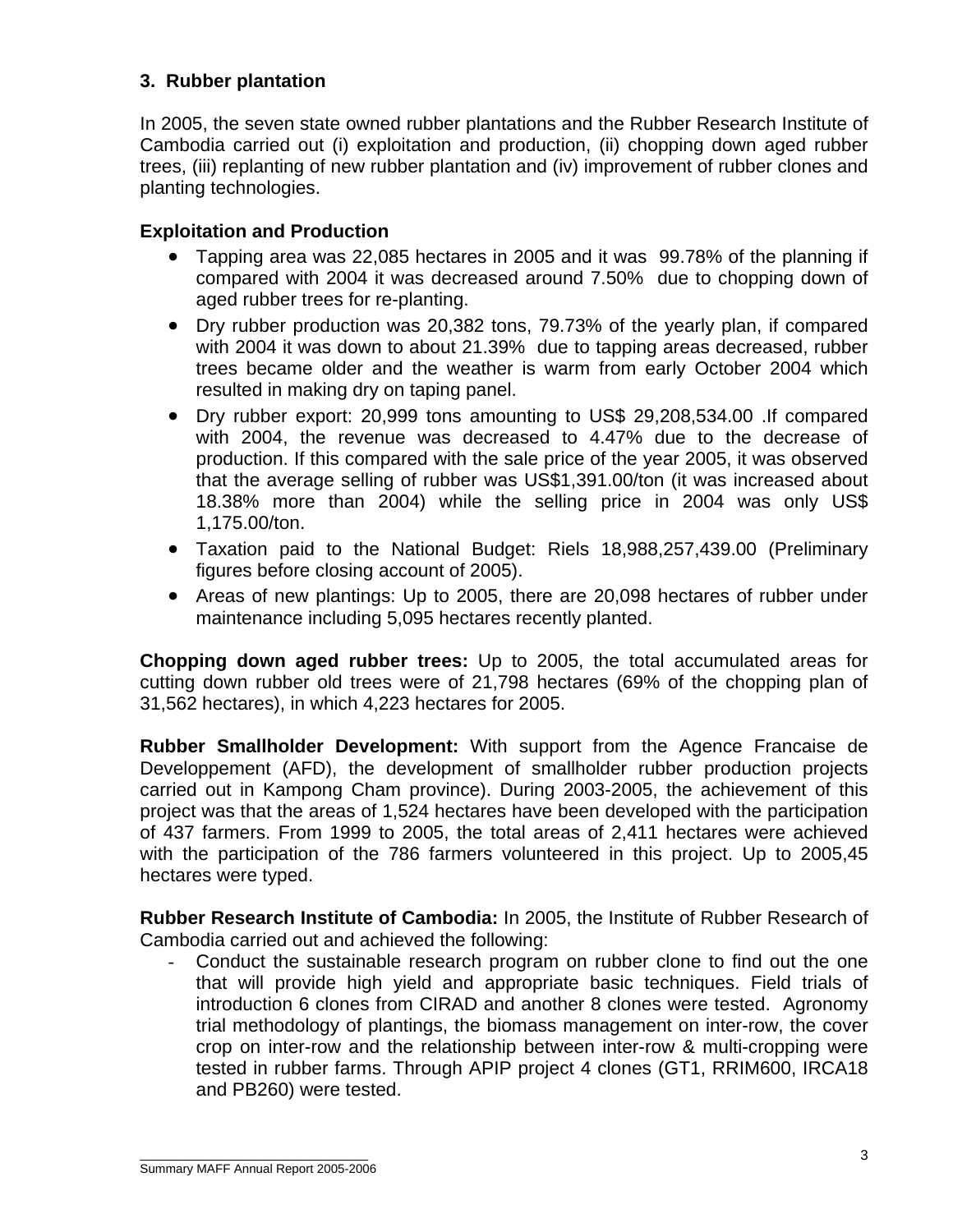- Research on physiology: conduct a study on stimulation frequency for 04 clones, tapping frequency on 03 clones about tapping relax and about technical rules of opening the panel for tapping.
- Carried training and information dissemination, the Institute organized two short training courses on the rubber exploitation and waste-water treatment from factory to provide to staff from different Plantations and smallholder rubber development project.
- Develop quality testing for rubber production by followed the International Rubber Association (IRA) for the International Contract on Technically Specified Rubbers (TSR) and participate 02 times per year in Round Robin Crosscheck with the IRA's Laboratory with satisfactory result. In addition, the Institute has conducted several Parallel Tests with laboratories of Rubber Plantations.

#### **4. Forestry**

In 2005 Forestry Authority carried out and achieved the following:

**Formulation of the Regulations and laws enforcement:** 07 norms and regulations under the forestry laws were developed including 06 ministerial decisions and one subdegree on procedures regarding to the creation, the assignment and the registration of permanent forestry property. They adopted by the Ministry of Agriculture, Forestry and Fishery and the Council of Ministers. Law and regulations were enforced and carried out including aerostation of forest products and sub-products and wildlife, evidence and guilty persons, document of Forestry Law violation, revenues got from penalization; Statistics of forestry Land grasp throughout the country.

**Exportation:** Forestry products were exports in 2005 including 4,826.801 m<sup>3 of</sup> Processing wood, 4,254,506 Double stere of wood of private plantation, 288.078 Tons of non-forest products and 240 Tons of charcoal rectified processing. 455.507  $m^3$  of processing woods were distributed in domestic use.

**Forestry Plantation:** MAFF has been replanted tree about 5,568 ha during 1999 to 2005 and additional of 862 ha in 2005. Recently, Forestry Administration (FA) has established and operated 101 reforestation centers including new establishing of 51 reforestation centers. Moreover, the FA has provided public awareness about forest management and reforestation to citizens, and provided about 11 million of tree seedlings for local communities in replanting activities.

#### **Wildlife Conservation**

In 2005, the FA cooperated with the National/international Organizations and other Nongovernmental Organizations including: CAT, FFI, WCS, ITTO, wild Aid, CI, Birdlife International, WWF, WPA, ICF etc to strengthen the laws enforcement, research study and provided awareness on the wildlife conservation to local community through implementing of 09 projects including crane conservation at Ang Trapeang Thmâr Boeung Prek Lopov and Anlong Pring, FA-FFI Gibbon conservation survey project, The " FA-FFI Asian Elephant conservation Project, The "FA-FFI Cambodia crocodile conservation Project, The "FA-WILDAID Law Enforcement", The "FA-WCS SIMA Biodiversity Conservation Project ", The "FA-WWF Srepok Wilderness Area Project, The "FA-WPA Cambodia Galliformes Conservation Program, and The "FA-CI Central Cardamon Conservation Project. Wildlife saving in Phnom Tamao conserved 962 heads of wildlife animals.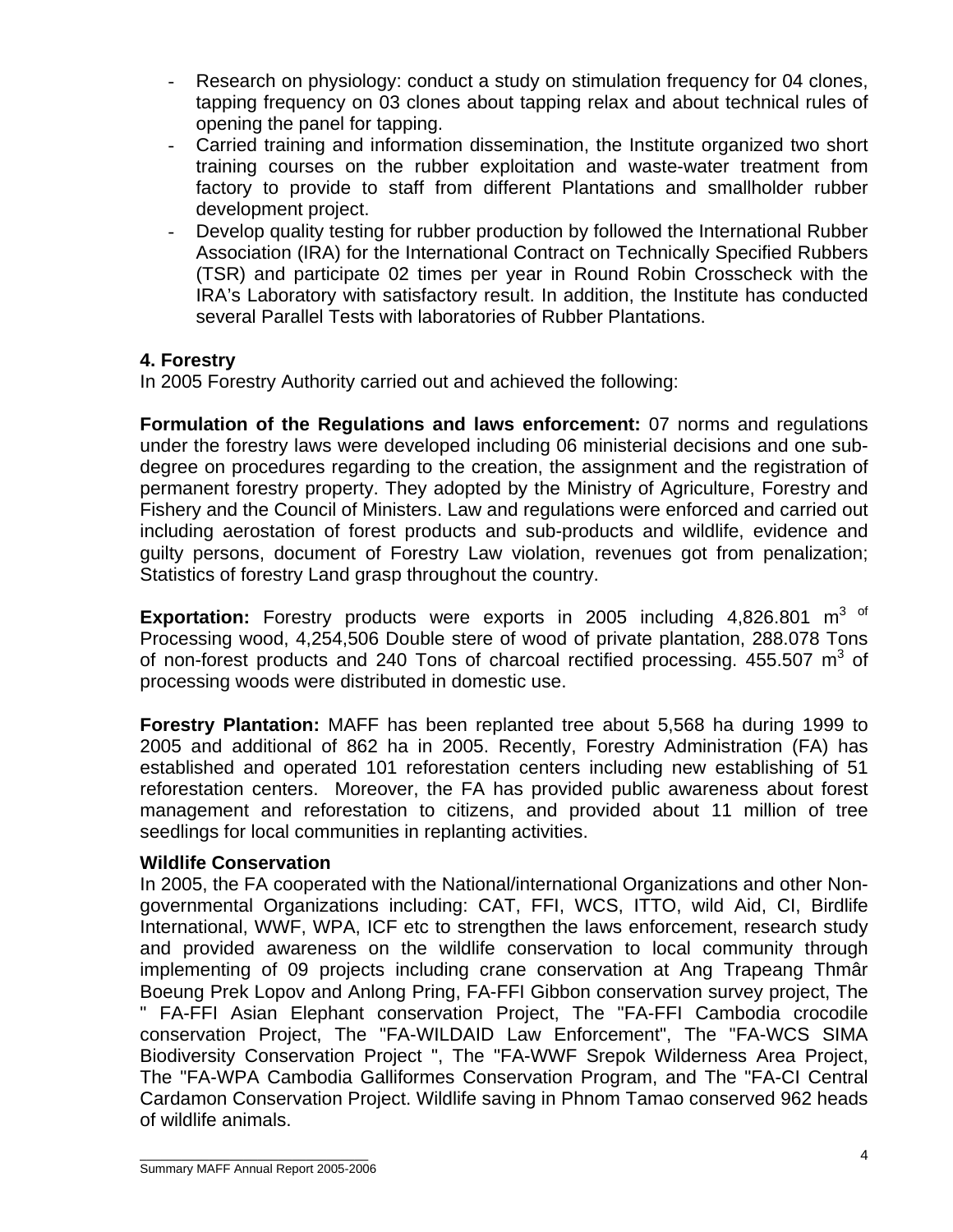**Forestry Communities:** in 2005 FA developed 8 years of the National Forestry Community Operation Plan and cooperation with Concern Organization in formulating of forestry community in three (03) provinces of Pursat, Kampong Chhang and Kampong Cham. FA also collaborated with the Ministry of Environment (MoE), the Royal University of Agriculture (RUA) and Forestry Community Research Project to implement Forestry Community Research Study in two provinces of Kampot and Kraties province. FA also established 274 forestry communities in 19 provinces as participatory community base forestry resources management and conservation.

**Forest and Wildlife Research:** FA in collaboration with concerned ministries, WWF, WCS and CITES implemented projects such as Japan - Cambodia Collaboration Project of the alteration of water in Mekong River Bank (CWCM), Good Development Mechanism Project: One official from the Institute was assigned to be counterpart with this good development mechanism Project and Cambodia Tree-seed Project. In forest and wildlife research, FA collaborated with relevant stakeholders has discovered the existence of significant wildlife of 1,113 kinds herein included 122 kinds of mammal, 537 kinds of birds and 114 kinds of reptile and 40 kinds of aquatic animals and 30 kinds of butterflies and has determined to create the forest bio-diversity resource and wildlife protection area of 29 places covered land area of 4.45 million hectares equals to more than 25 percents of total area nationwide in which is the higher figure ahead in the world. MAFF also established 8 locations of tree seed conservation and 12 of tree genetic resources and preserved tree seeds and endangered species.

# **5. Fisheries**

In 2005, the Fishery sector continued to implement the fishery reform policy by developing laws and legislation frameworks, establishing and strengthening of fishery communities, carried out research and conservation of fish sanctuary, aquaculture development and extension, and suppression of illegal fishing activities.

**Preparation of Law and legislation:** The fisheries law was developed with discussion and consultation with relevant stakeholders, and was adopted by the 3rd mandate of National Assembly in the 4th plenary session on 12 March 2006.

Fishery Department has also developed sub-laws and Royal Decrees on Protection and Conservation of Dolphin, the Protection and Conservation of Fisheries Resources in the coastal fisheries the establishment of community fisheries, Sub-Decree on the Procedures and Conservation of the Fisheries Resources in the coastal fisheries and Sub-Decree on Identifications of Endangered Fisheries Resource Types, sub-law on community fisheries management, a guideline on community fisheries which covers the by-law on action plan, the community fisheries agreement and regulations being prepared and in use.

**Inland Capture Fisheries:** The total inland fisheries production in 2005 was 324,000 tons or 92.57% of 350,000 tons planed last year and it's higher than 74,000 tons compared 2004. Inland fishery production is catch from the following sources:

- Fishing lots and middle scale fisheries 2005 was 94,500 tons or 94.5% of 100,000 tons planed last year and it's increased 24,400 tons compared to 2004.
- Family fishery is 137,700 tons or 91.8% of 150,000 tons planed last year.
- Rice field fisheries are 91,800 tons or 91.8% of 100,000 tons planed last year.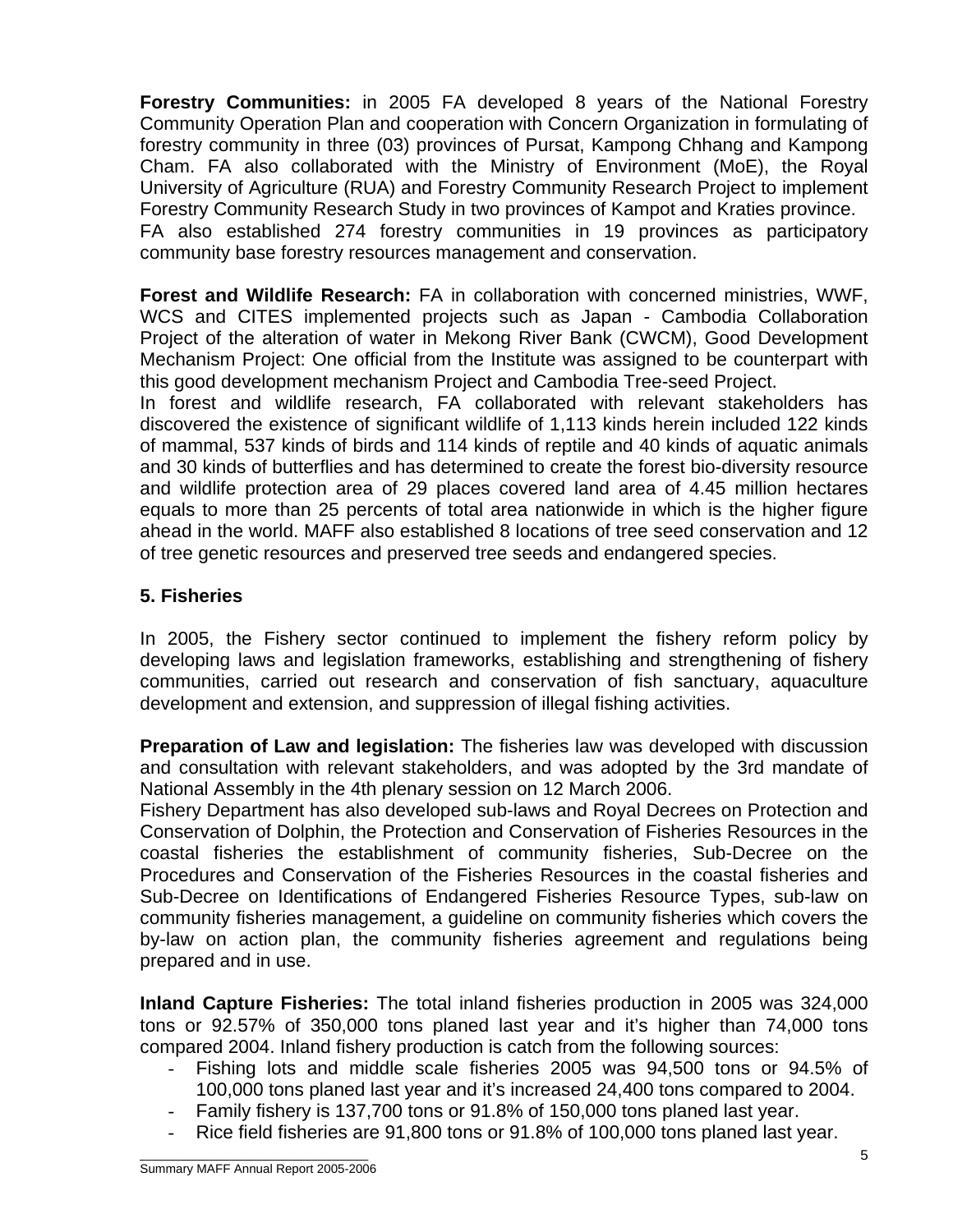**Marine capture fisheries:** Total catch of marine fisheries in 2005 was 60,000 tons or 133.33% of 45,000 tons planed last year, it's increased 4,200 tons compared to 2004*.* 

**Aquaculture production:** in 2005, Fish and shrimp culture was 26,000 tons (Fish 25,890 tons, shrimp 110 tons) or 74.29% of 30,000 tons planed last year and it's increased 5,165 tons compared to 2004. Seaweed culture was 18,000 tons or 90% of 20,000 tons planed last year, it's increased 1,160 tons compared to 2004. Crocodile farming is 120,000 heads or 150% of 80,000 heads planed last year and it's increased 45,180 heads compared to 2004, and Fish seed production was 18,733,000 fingerlings or 74.93% of 25,000,000 fingerlings planed last year. The seed production decreased 2,940,000 fingerlings compared to 2004.

**Research development, conservation and technology transfer:** In collaboration with CMDP, Fishery Department has conducted research study on Dolphin conservation zones in Kraties and steung Treng province and discovered 9 Dolphin hold habitats including 5 holds in Kraties and 4 holds in Steung Treng province. These areas were made boundary for protection and conservation. In collaboration with UNEP, DoF has identified of the protection and conservation of Fisheries Resources in the coastal areas including sea weeds and coastal fishery resources in Koh Sdach of Koh Kong province and Koh Rung and Koh Rung sanlem in Sihanouk Ville, and continued to study the protection and conservation areas in Kampot province and Kep.

In collaboration with MRC and World Fish Center, DoF developed website and information worldwide work, and developed technical scientific and extension documents and materials of fishery for dissemination and trainings.

**Fish Export:** Fresh and processed products of 52,000 tons were exported in 2005 equal to 130% of 40,000 tons planned, increased 6,150 tons compared to 2004 due to increased fish catchment in 2005 and high demands from neighboring countries markets.

**Community Fisheries Development:** Up to 2005 DoF established 440 fishery communities including 405 in freshwater fisheries and 35 in the marine fisheries domains.

**Control of illegal fishing for preventing fisheries natural resource:** DoF suppressed the illegal fishing 2,326 cases (2,178 cases in inland fishing grounds & 148 cases in marine fishing grounds). The number of illegal fishing in 2005 decreased 910 cases compared to that of last year (it dropped 396 cases in inland fisheries and 514 cases in marine fisheries). The result of suppression on illegal fishermen and confiscated fishing gears include  $3,249,903$  m of Mosquito barriers net, 7,020 m<sup>2</sup> of Long tubular of mosquito net (Lusbai Mong), Mosquito fishing net (oun sbai mong ) 58,168 mouths, Battery and converter 22,710 sets, Fry bag net (Dai kon trey pra) 665 mouths, Dai trey ling (Fish bag net of thynnichthy thynnoides)415 mouths, Tong duk 99,633 sets, Bamboo fend 364,803 mouths, Yang Karv (Dai masin, one-boat trawl) 73,360 units, Brush park 433,128 m², Board 147 sets and Handing over the cases to courts and imprisonment 131 people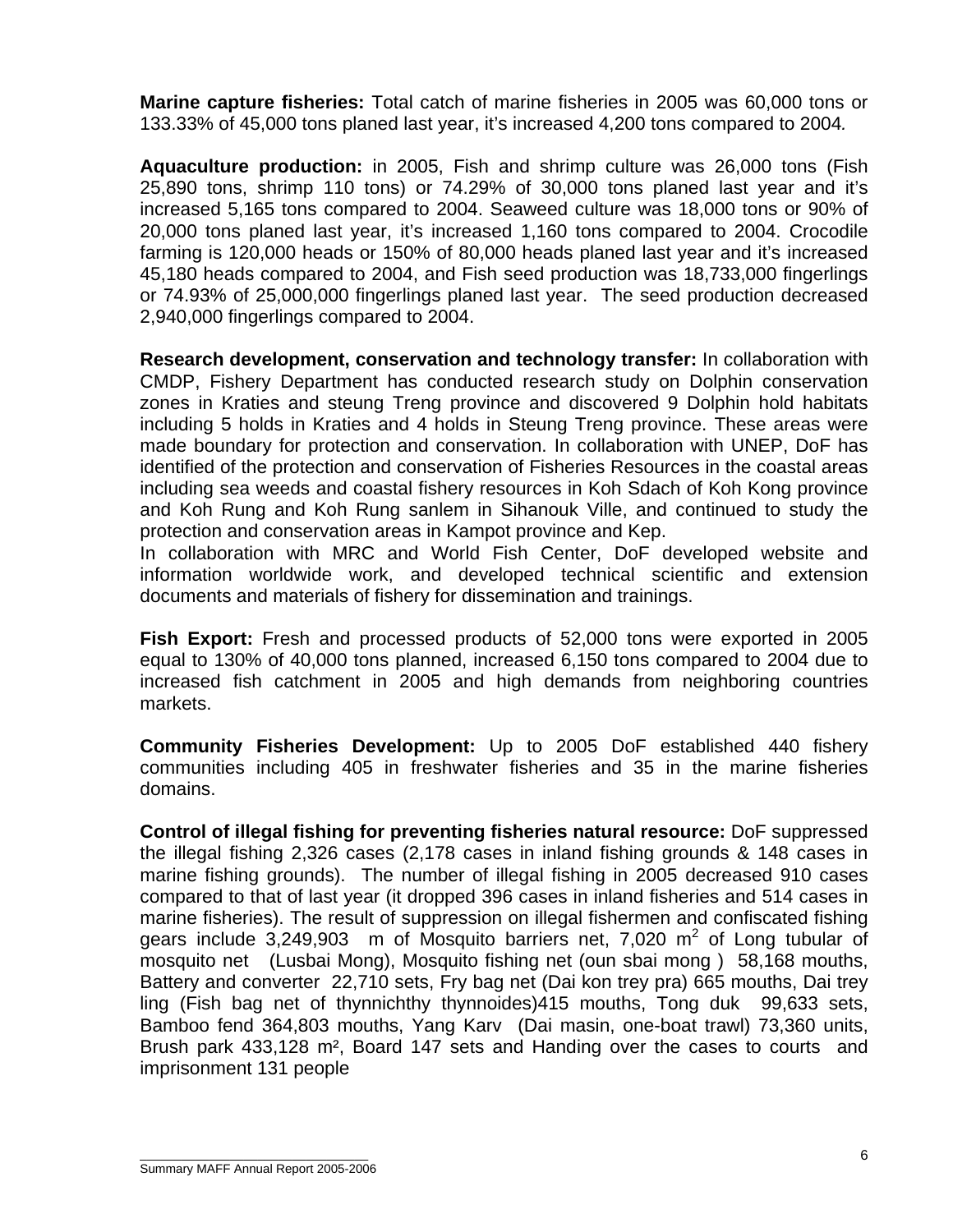# **B.Supporting Services and the Management**

## **1. Administration Affairs**

The main activities of administration affairs are management, coordination and facilitation of all MAFF affairs including control over MAFF's security, organizing the meetings, workshops, office equipment and materials supply, and salary, circulated letters, preparation of the reports of MAFF's activities and all general MAFF affairs.

#### **2. Personnel and Human Resource Development**

**Personnel and Staffing:** in 2005 the Ministry of Agriculture, Forestry and Fisheries has 8,393 personnel staff including 1,306 women (16.56%). 4,343 staff are working at central level including 691 women (15, 91%) and 3,998 staff are working at provincial and district levels including 611 women (15.28%), 8 staff are working in financial autonomous and 44 staff are working in Economic public enterprises.

**Training and Capacity Building:** Capacity building and HRD are main factor to ensure the effectiveness and efficiency, and equitability implementation and management of MAFF. In 2005 MAFF sent 276 officers to participate in both local and oversea trainings including 02 PhD study, 16 Master Degrees and 01 Bachelor study, and 257 officers in the short training courses.

Gender awareness also was considered by MAFF by mainstream of gender in at all levels of MAFF and agricultural sub-sector. Gender mainstreaming policy of MAFF and gender action plan were developed and implemented.

# **3. Agricultural Legislation**

**Agricultural Materials Standard Management:** In 2005 MAFF granted the permits to 32 companies and registered 27 companies for operation of agricultural material supply and distribution in Cambodia. MAFF also granted import permits to 25 companies for agricultural materials and get service charge about 28,500,000.00 Riels.

**Legislation development:** Developed 02 Royal degrees, 01 sub-degrees, 01 policy statement and 07 ministerial decisions.

#### **4. Inspection**

In 2005 General Inspectorate of MAFF investigated and inspected on 26 cases including animal traffics, Heng Chhea Saw Mill, Branch of Colexim enterprise, fishing lots, illegal fishing and implementation of fishing lots, implementation of economic land concession, forestry management and other unfair documents.

#### **5. Accounting and Finance**

Department of Finance and Accountant of MAFF facilitated and coordinated revenue and financial management for all sub-sectors of MAFF and provincial department of agriculture.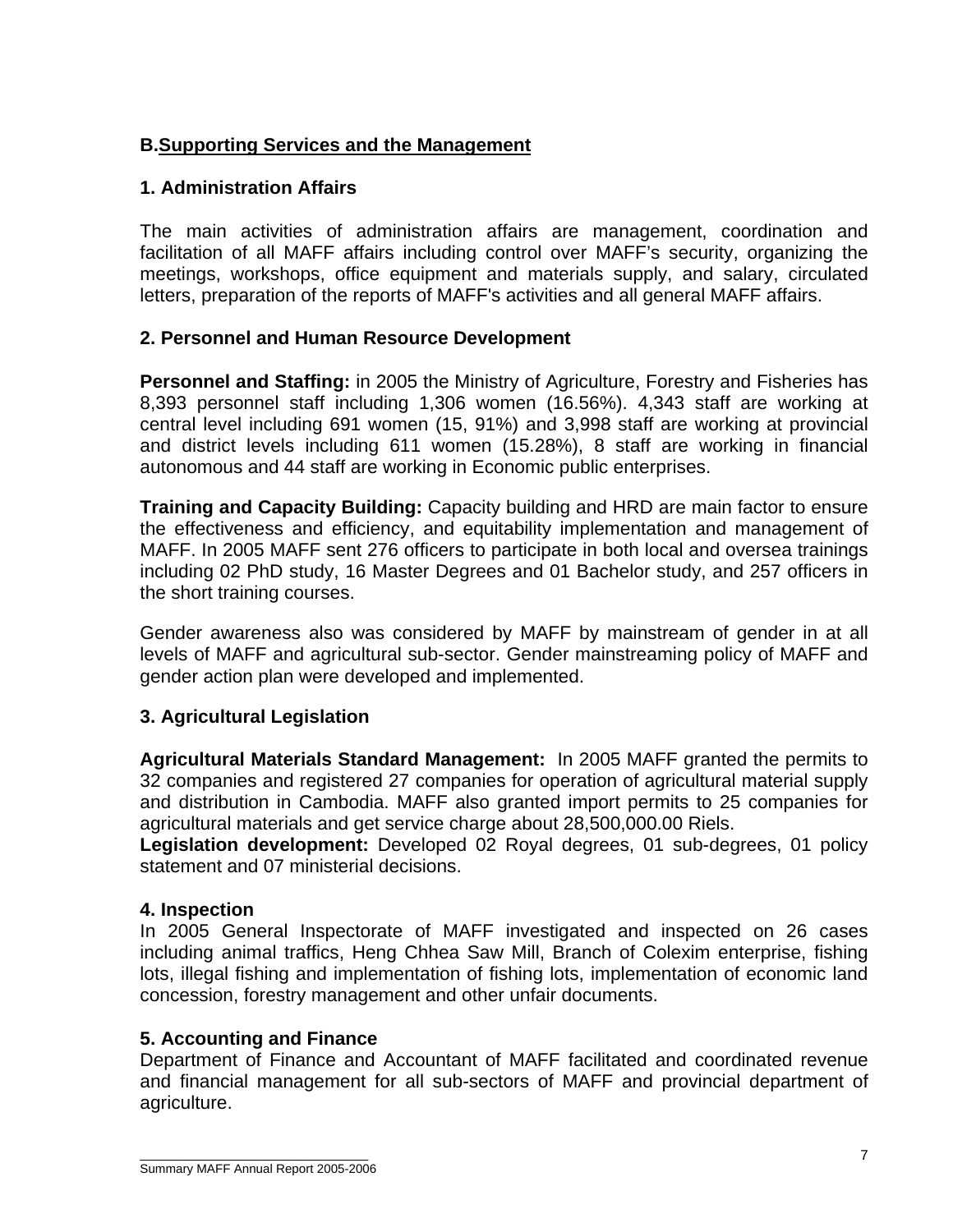**Revenue:** Total annual revenue in 2005 was (CR) Cambodian Riel 19,322,933,895.00 equivalent to 41.09% of the annual planned which was CR 47,027,000,000.00 including fiscal revenue of CR 17,605,803,076.00 or equivalent 37.65% of planned, which was CR 46,762,000,000.00, budget revenue of RC 123,949,390.00 or 44.27% of planned and non-tax revenue of CR 1,717,030,819.00 equivalent 647.94% of planned which was CR265,000,000.00.

**Expenditure:** Total expenditures for year 2005 was CR 31,192,756,145.00, equivalent 94.52% of planned which was CR 33,000,000,000.00.

## **Accounting Affairs**

**State Property/Asset Management:** Issued letter to enforce all line departments and provincial of MAFF submit list of asset for year 2002, 2003 and 2004 and collaborated with senior official staff from MEFF to conduct a reconciliation of asset list between year 2003 and 2004 in various provincial of agriculture; there are Kandal, Kampong Chhnang and Sihanouk Ville.

**Public Enterprise and Book Keeping:** In 2005 DFA in collaboration with MEF senior officers reviewed and closed account 2004 of 7 Rubber Plantation companies, Cambodian Rubber Research Institute, Agricultural Input Company (AIC), KAMFIMEX fisheries company and for year 2003 account at the Kandal Stoeung State Fishing Unit. DFA Collaborated and coordinated on the first step implementation investment of all 7 Rubber Plantation companies, AIC and KAMFIMEX in order to support of basic information to the Government conducts the divestment of these entities and checked the governmental revenues and expenses, state properties management revenues for 2002, 2003, and the relevant years in MAFF line departments and institutions.

#### **6. Policy Planning, Monitoring and Evaluation, Public and Private Investments, and Development Cooperation**

# **6.1. Policy Planning**

The policy planning consists of four-main sectors: (i)-General Planning; (ii) Public investment programme and official development assistance; (iii)Business and private investment; and (4)-Strengthening the capacity of policy planning under APIP (WB) project and FSP of French assistance.

**General Planning:** Organized the meetings for the instruction to fulfill the matrix for preparing the national strategic development plan 2006-2010, agricultural sector strategic development plan 2006-2010 and prepared the long-term strategy and master plan for development of agriculture sector 2006-2025.

**Public Investment Programmes:** Prepared the project for public investment programme (PIP) 2006-2008 of MAFF including 10 new projects proposed (2006-2008); revised 17 projects have been revised and requested to moving to implement 128 projects. We also requested 12 projects for official development assistance of Japan Government (ODA) 2006.

#### **Private Investment on Land Concession**

**The situation of investment on land concession in 2005:** After the Royal Government canceled the principle and contract of 27 land concession companies, recently 41 land concession companies have validity operation in 13 provinces with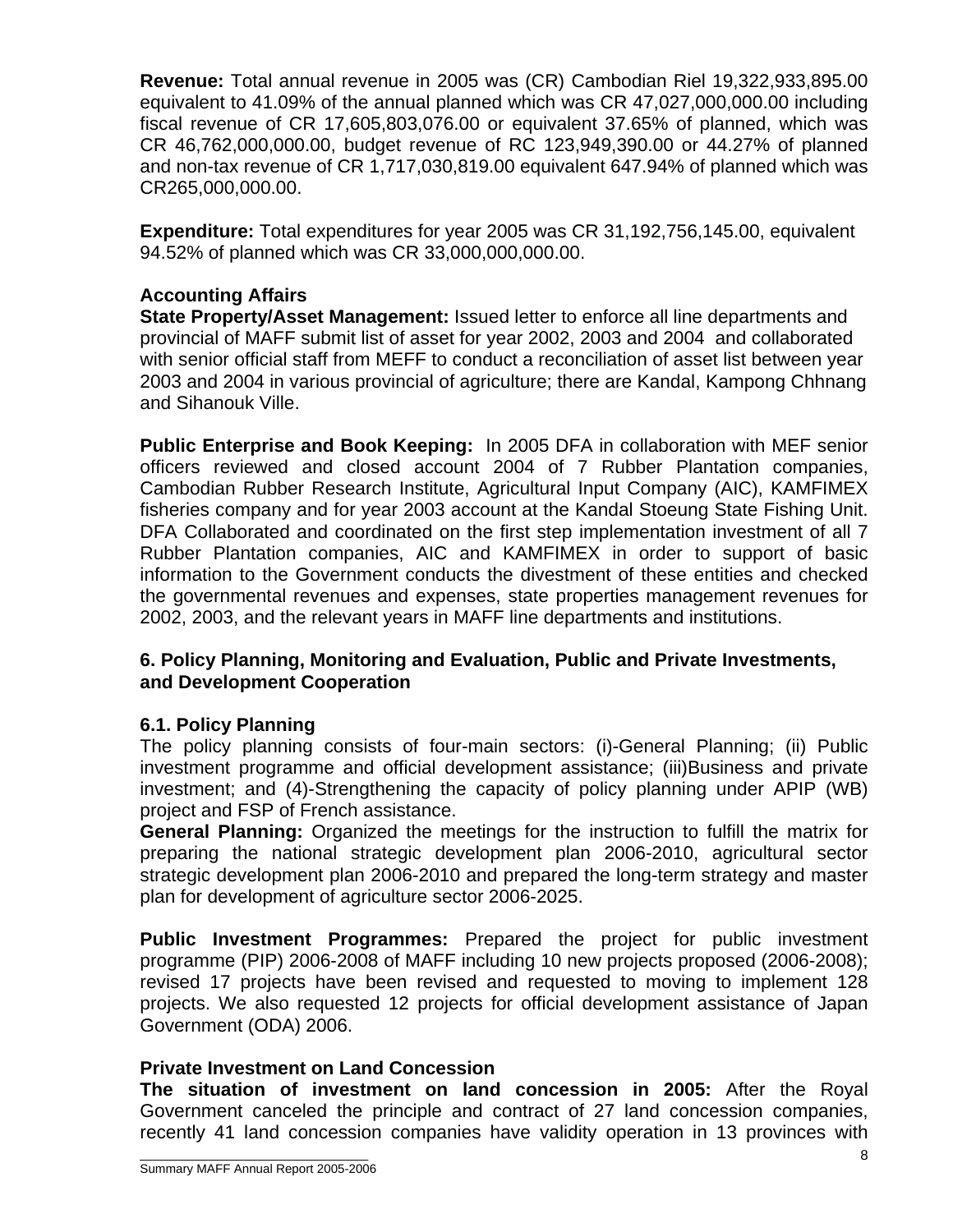909,185 ha of total land area including 41 companies have signed the contract of 831,045 ha, 04 companies had authorized principle but have not yet signed agreement (contract) ove 36,900 ha and 03 companies being requested for no objection of authorized principle from Council of Ministers with the total areas of 41,240 ha.

**The process and implementation of Investment on land concession:** The private investment on land concession has been progressed starting since 2005 up to March 2006, the Ministry of Agriculture Forestry and Fisheries has signed agreement (contract) with 16 of land concession companies including: Ratanakiri 01 company, Kampong Cham 02 companies, Kampong Thom 01 company, Kampot 02 companies, Kraties 03 companies, Stung Treng 07 companies, and requested for authorized principle from Council of Ministers for 05 companies. Commonly, the private investment on land concession has been progressed during the year 2005 in connection with Government's sub-decree of economic land concession adapted.

To enforce and strengthen the effectiveness and efficiency management of economic land concession, MAFF revised the contract form based on the circular no. 5 dated 01.July. 2005. Meanwhile, the Ministry of Agriculture Forestry and Fisheries astablished an inter-ministry committee for definition of land concession's fees followed by the decision no.280/618 dated on 13 June, 2005.

**Strengthening the capacity of policy planning of the agricultural productivity improvement project (APIP):** Conducted assessment the staff capacity on policy planning of who had been trained on the new role of agricultural policy planning in market economy which was held in 2003 in six provinces (Svay Rieng, Prey Veng, Kampong Cham, Kampong Thom, Kratie and Takeo). Training course and workshops were also conducted at central and provincial levels about policy development, planning and programs/projects development in agricultural sectors.

# **6.2. Project Coordination, Monitoring and Evaluation**

Project coordination, Monitoring and evaluation (PCME) unit reviewed, consulted and appraised the programs/projects within MAFF line agencies for submitting to RGC and external development partners. PCME facilitated and coordinated 54 MAFF projects for integrated into Basin Development Program (BDP) of MRC. 82 projects in agricultural sectors were reviewed and listed including 69 on-going projects and 12 completed projects, and 01 pipeline project. PCME also involved monitoring and evaluation of programs/projects in MAFF.

PCME also facilitated and coordinated the Technical Working Group on Agriculture and Water (TGWAW) activities such as meetings, workshops, consultation and formulation of agriculture and water resources strategy, at the mean time the inception report of strategy, strategic profile and strategic option for strategy of A&W were developed.

# **6.3. Agricultural Statistics**

In 2005 agricultural statistics of MAFF strengthened and improved the capacity building on survey, management and collection mechanism and distribution of agricultural statistic data, and monitoring of crop cuts of rice, cash crops, industry crops and other agricultural sector information and data, yield and evaluated and analysed annual food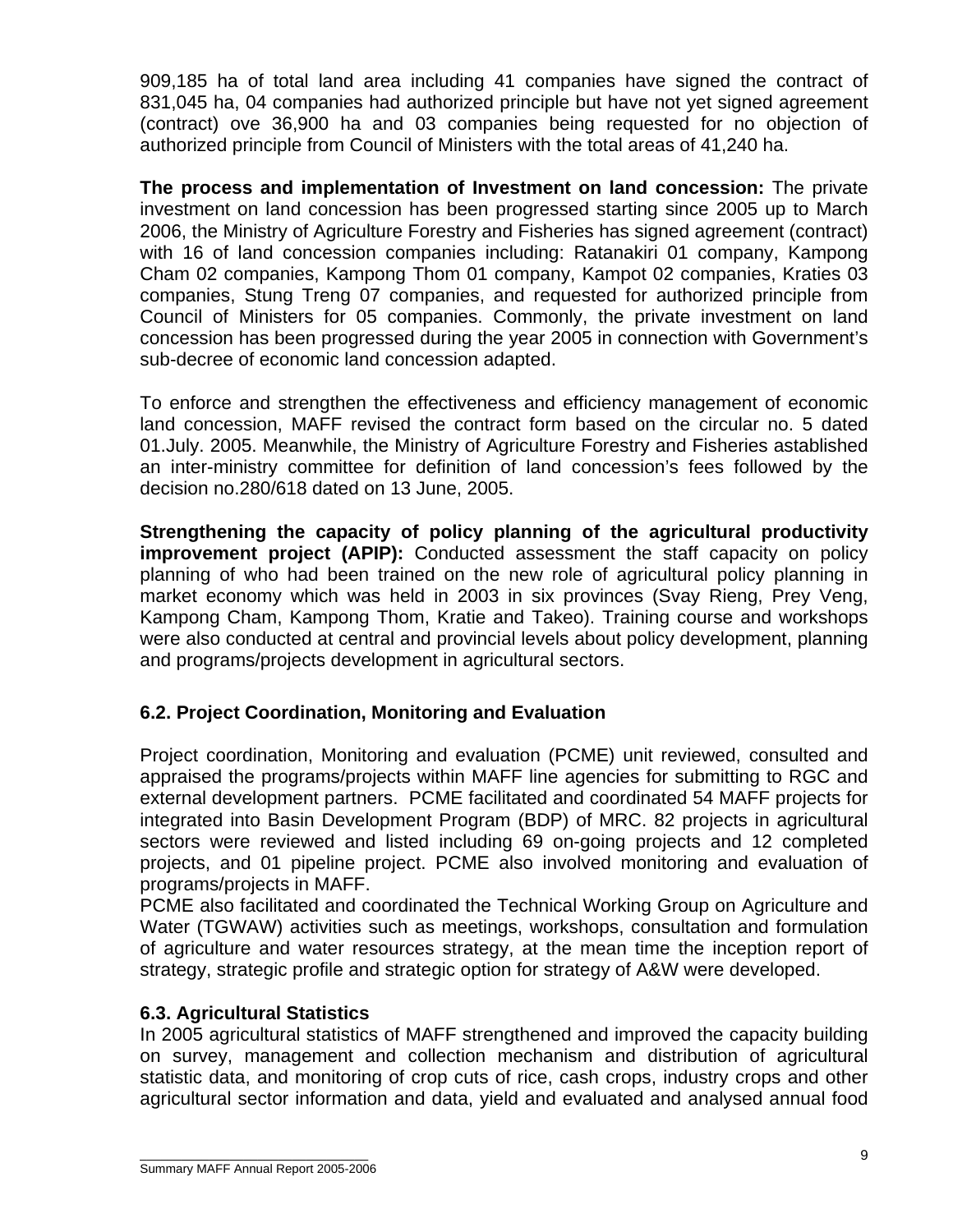balance in Cambodia. We also conducted survey on farm budget of agricultural products in 09 provinces in Cambodia.

# **6.4 Agricultural Marketing:**

The market and prices of agricultural products are main issues for Cambodian farmers. Our commitment in 2005 is aimed to improve market access and reasonable price of agricultural products for farmers getting income from selling of agricultural products. We improved marketing systems through developing daily information, weekly, monthly and annually marketing bulletins, and disseminating marketing information by daily media and radio systems. We also prepared draft agricultural marketing information strategy for strengthening of agricultural marketing information service. In collaboration with JICA, we also implemented pilot Rice open market in Prey Veng province. We also have been implementing of 5 years project of agricultural marketing information in Cambodia with financial and technical assistance from CANADA Government through CIDA.

# **6.6. International Cooperation and Grant & Loan Projects**

**Cooperation with UNDP:** In 2005, AFF implemented protected forest management and Cardamom wildlife habitats project including Samkok Mt wildlife habitat and Oral Mt wildlife habitat projects.

# **Cooperation with the Food and Agricultural Organization (FAO)**

In collaboration with FAO, MAFF implemented several projects related to food security, agricultural sector development, policy and programme formulation and participatory community base of natural resources management. The following programs/projects were implemented:

- National programme for Food Security and Poverty Reduction: Implemented in 180 villages of 15 districts and 6 provinces in Cambodia for improving household for security and incomes through intensification and diversification of agriculture (crops, livestock, fisheries and water controls), empowerment of local community (FOs, FWUC), self help group (savings) and community micro-projects.
- Food insecurity and vulnerability information and mapping systems: Established information systems and mapping of food insecurity and vulnerability in Cambodia.
- Formulation of Household Food Security and Poverty Reduction for 2006-2010.
- Participatory Community base natural resources management including fishery and forestry communities.
- Strengthening the Capacity in Fisheries Information Gathering for Management
- Diagnostic Laboratory and Surveillance Network Coordination for Control and Prevention of Avian Influenza in Southeast Asia, Emergency Regional Support for Post-Avian Influenza Rehabilitation and *Emergency Assistance for the Control of Avian Influenza.*

# **Australia-Cambodia Cooperation**

**Cambodia-Australia Agricultural Extension Project:** CAAPE-Phase-II implemented within 13 provinces to trengthen on National extension Media, provincial and district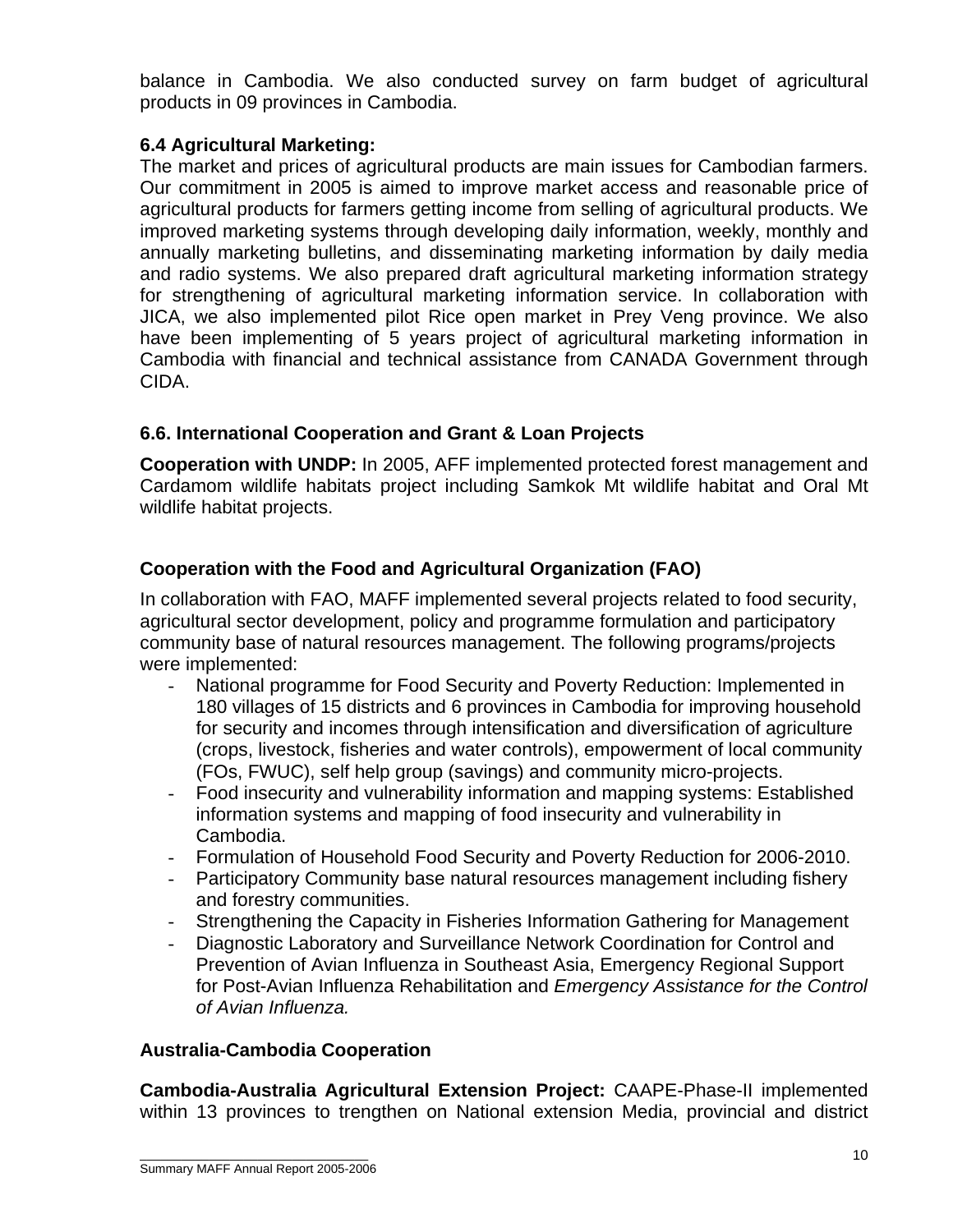extension workers capacity, transfer technology to farmers and monitoring and evaluation of extension media.

**Quality Improvement Project (AQIP):** improve food insecurity and household incomes through provision on services on techniques of seed production, post harvest, and market for production, vegetables and edible fruits. Project implemented in 4 provinces of Takeo, Kandal, Prey Veng and Svay Rieng with main activities including Seed production, post harvest technology, Fruits and Vegetables marketing, Irrigation support and rehabilitation and Human resource development.

**Technical Working Group on Agriculture and Water:** AusAID is played important role as co-facilitator of TWGAW with AFD to facilitate and coordinate agriculture and water resources development with external development partners.

**Cambodia Agricultural Research and Development Institute-Assistance Project/CARDI-AP:** strengthen CARDI operation and management including governance, development corporation, service provision and project management.

#### **Cooperation with European Union**

**Smallholder Livestock Production Programme:** implemented in Kampong Speu, Kampong Chhnang, Pursat, and Takeo with aimed to ensure Poverty reduction and rural food security through increase growth rate of NGP and increase farmers' by Improved animal health, Strengthen local capacity of production, Effectiveness of market and equity of income from production.

**Economic and Social Relaunch of Northwest Provinces (**ECOSORN) implemented in the 3 Northern Provinces of Battambang, Banteay Meancheay and Siem Reap, focusing on the 14 poorest districts with aiming to contribute to poverty reduction in rural areas. The activities are (i) Increase agriculture, livestock and fisheries productions through implementation of integrated agricultural farming systems. Develop small scale irrigated area with irrigation capacity less than 200 ha, (ii) promote off-farm job creation through professional training oriented market (iii) Build capacity of district-commune councils to have skill in planning implementation, monitoring and promotion of farmer communities in order to maintenance physical infrastructure, illiterate education, dissemination of sanitation, hygiene, health, gender and mine and (iv) Promotion of clean water through well digging, ponds, culprit network and promotion of land ownership, upgrade sustainable communal capacity in land management, planning for development and activities of mine clearance.

# **French Cooperation**

**Technical Working Group on Agriculture and Water:** AFD is played important role as co-facilitator of TWGAW with AusAID to facilitate and coordinate agriculture and water resources development with external development partners.

In collaboration with French Cooperation, MAFF implemented the following projects:

- The project: "Fonds de Solidarite Prioritaire-FSP" was implemented to support the training of the development of professors' capacities, engineering of training and the support to re-education for the royal university of agriculture.
- FSP assisted three ministries of MAFF, MOWRAM and MRD for the definition of agricultural policy planning, with focus on: rural land assurance, irrigation management, forest resources management strategy, and enhancement of farmer's organization.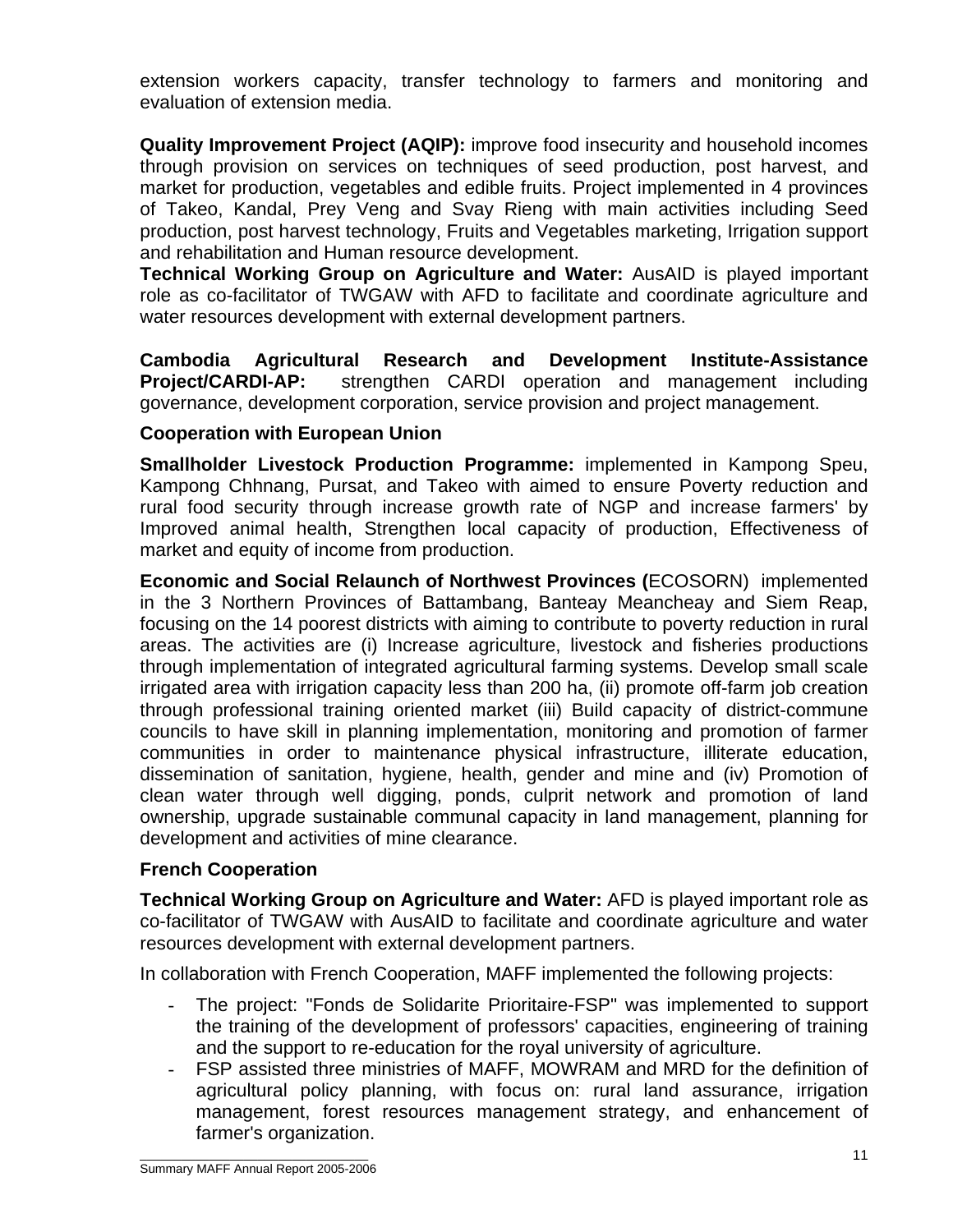- AFD project smallholder rubber production to support institutional strengthening, vocational profession, and integrated crop systems application.
- AFD assisted in the project of strengthening business capacity to support the rubber certification in the framework of PRCC.
- AFD assisted in the project of Indication Geographiques Protegees-IGP. PRCC and IGP are under management of ministry of commerce, and implemented by the MAFF.

# **Thailand-Cambodia Cooperation**

Participated in ACMECS-WG meeting on the 2nd meeting of the joint agricultural working group between Thailand and Cambodia, ACMECS Foreign Ministerial meeting and ACMECS ministers with partner development on August 04-05, 2005 in Siem Reap and Participated in ACMECS-WG meeting on the 1st meeting of the sector working group on agriculture and industry cooperation.

# **China-Cambodia Cooperation**

Two projects of Kampong Cham National School of Agriculture submitted to China including Construction Building Dormitory of Kampong Cham National School of Agriculture and construction of Field practice and Research Farm.

# *Cooperation CIDA*

Implemented the agricultural market information project in Cambodia with CD\$ 5 million during 5 years and started since early 2006.

#### **Asian Development Bank**

**Agriculture Sector Program (ASP) Loan No. 1445 CAM (SF)2001-2005:** This program developed the medium-term work plan 2001-2005 for implementing the policy strategy of agricultural sector development. During this stage program considered on agricultural research development such as plant breeding programme, soil science and water, socio-economic science, agricultural engineering, agronomy and farming systems and plant protection programmes. It constructed research and development infrastructures including publication center of agricultural extension technologies, building of legislation department and infrastructures in CARDI such as office buildings, training center, seed management building, dormitory and cafeteria, CARDI protected fends and dikes, irrigation and drainage systems, laboratories and research facilities.

**Agriculture Sector Development Program (ASDP):** Program Loan No. 2022-CAM (SF): This program cooperated with cooperated and facilitated with both ADB TA-4228 and TA-4310, TAs and Working Groups and it established 5 years action plan and submitted to MEF for review and approval as stated in agreement frameworks.

*Agriculture Sector Development Project (ASDP) Loan No. 2023-CAM [SF]:* Program Loan No. 2022-CAM [SF] : This program implemented in 04 target provinces of Kampong Cham, Kampong Speu,Takeo and Kampot province.

#### **World Bank Funded Project**

In 2005 project trained 214 technical staff and 11,022 farmers. Project also developedcomplex labs for DAALI research activities, constructed 27 Small Scale Irrigation Scheme 27 Schemes in Kampong Thom and Kraties and supplied facilities and tools such as 1 Pellet Machine, 1 Generator and 1 Electric Solar system. office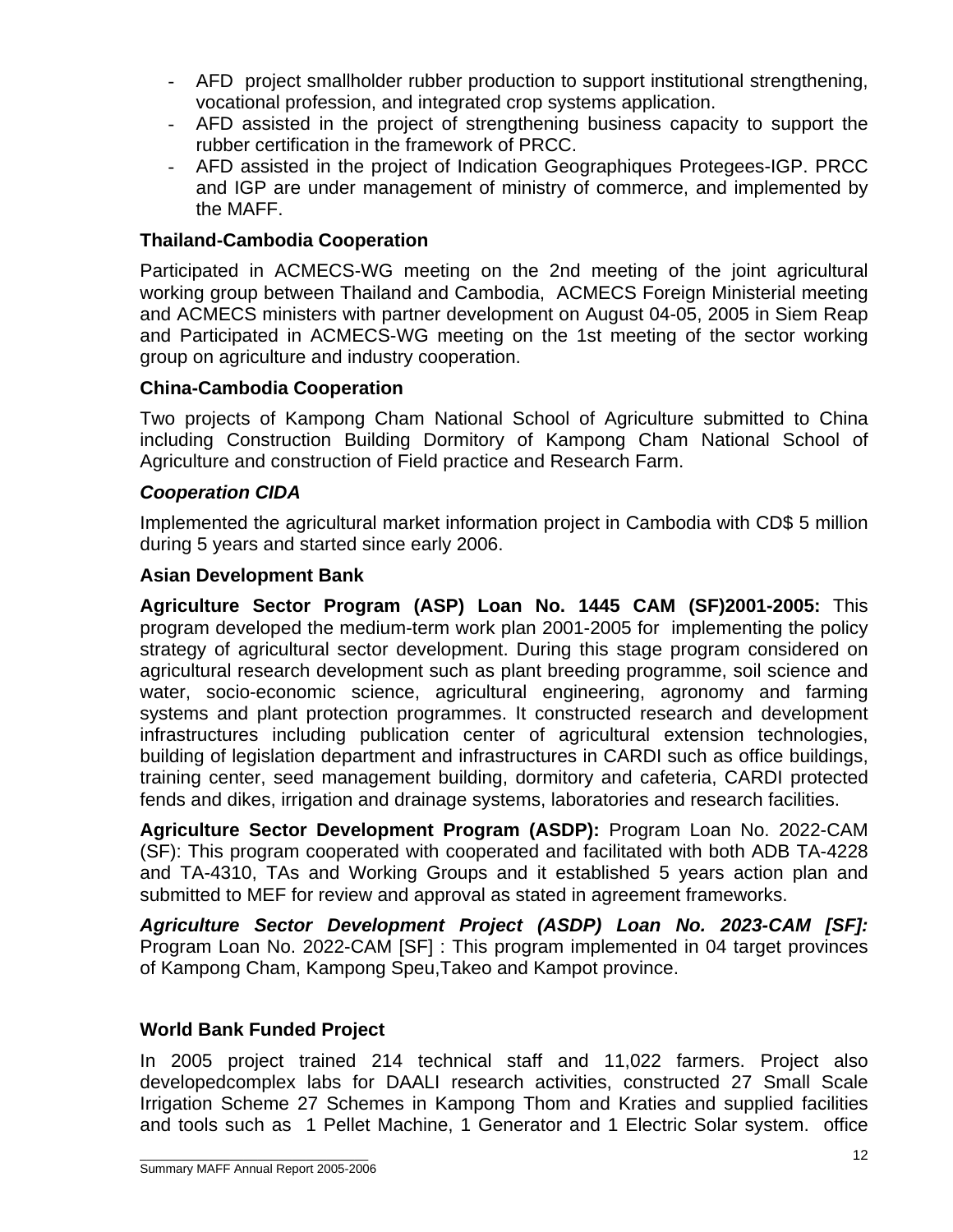equipment (computer, printers and photocopiers) and office furniture technical materials (audio-visual) to Department of Administration Affaires, Inspection, Internal Audit and Accounting and Finance) and 11 motorcycles, 1 boat with engine and 560 bicycles for Department of Animal Health and Production. Project also carried out adaptive research on soil fertility management and conservation with 1,000 field trials and 150 compost pits demonstrations, and established 300 farmer clubs for integrated pest management.

#### **IFAD Funded Project**

Rural Poverty Reduction Project (RPRP): For rural poverty reduction in 2005 RPRP assisted 120,600 household in Prey Veng and Svay Rieng province for improving livelihoods through improvement of food production and income generations such intensification and diversification of crops, livestock, participatory natural resources management. 05 components were carried out including Livelihood Improvement Group, Farming Systems Improvement, Improvement of Agricultural Support Services, Natural Resource Management and Implementation Support Component.

**Agricultural Development Support to SEILA (ADESS):** In 2005 ADESS carried out main three activities including production start-up programme with 82 farmer groups, Agricultural Improvement Programme and Technical Support and Capacity Building.

**WTO:** Participated in a meeting with MAFF on cooperation with Korea Republic on status capacity building in Cambodia for competitiveness and developed 2006-2010 workplan for implementation of ADB Framework, and Participated with WTO negotiation team in a workshop on current status and future direction of the Doha development agenda in Cambodia.

# **7. Agricultural Research and Development**

**Plant Breeding:** CARDI completed in 48 rice breedings for good quality and drought tolerance variety and produced purify seeds and carried out 150 experiments.

**Plant Protection:** Four research projects (02 CARF, 02 ACIAR) are implemented. These four projects is targeted to rice, peanut, soy bean and sesame, shich sere conducted in Kampong Cham, Kampong Chhnang, Prey Veng, Takeo, Kandal, Battambang provinces included in CARDI's glass house.

**Soil and water Science:** Carried out nine research projects on improving the production of rice and non-rice crops in relation to soil fertility management, land capability and land suitability, and crop productivity assessment on various soil types, water quality and use for agricultural purposes. Sixty experiments were conducted in 06 provinces on rice and upland crops including Kampong Cham, Takeo, Battambang, Siem Reap, Prey Veng and Koh Kong.

**Agricultural engineering**: Conducted 64 experiments by pre harvest technology postharvest technology and prototype development in 06 provinces and in institute. Flet bed dryer was established one model for farmer's community at Baray district in Kampong Thom province.

**Agronomy and Farming Systems:** Conducted fifteen types of research experiments on rice, beans, maize, cassava, banana and mango, and also on ricefield rat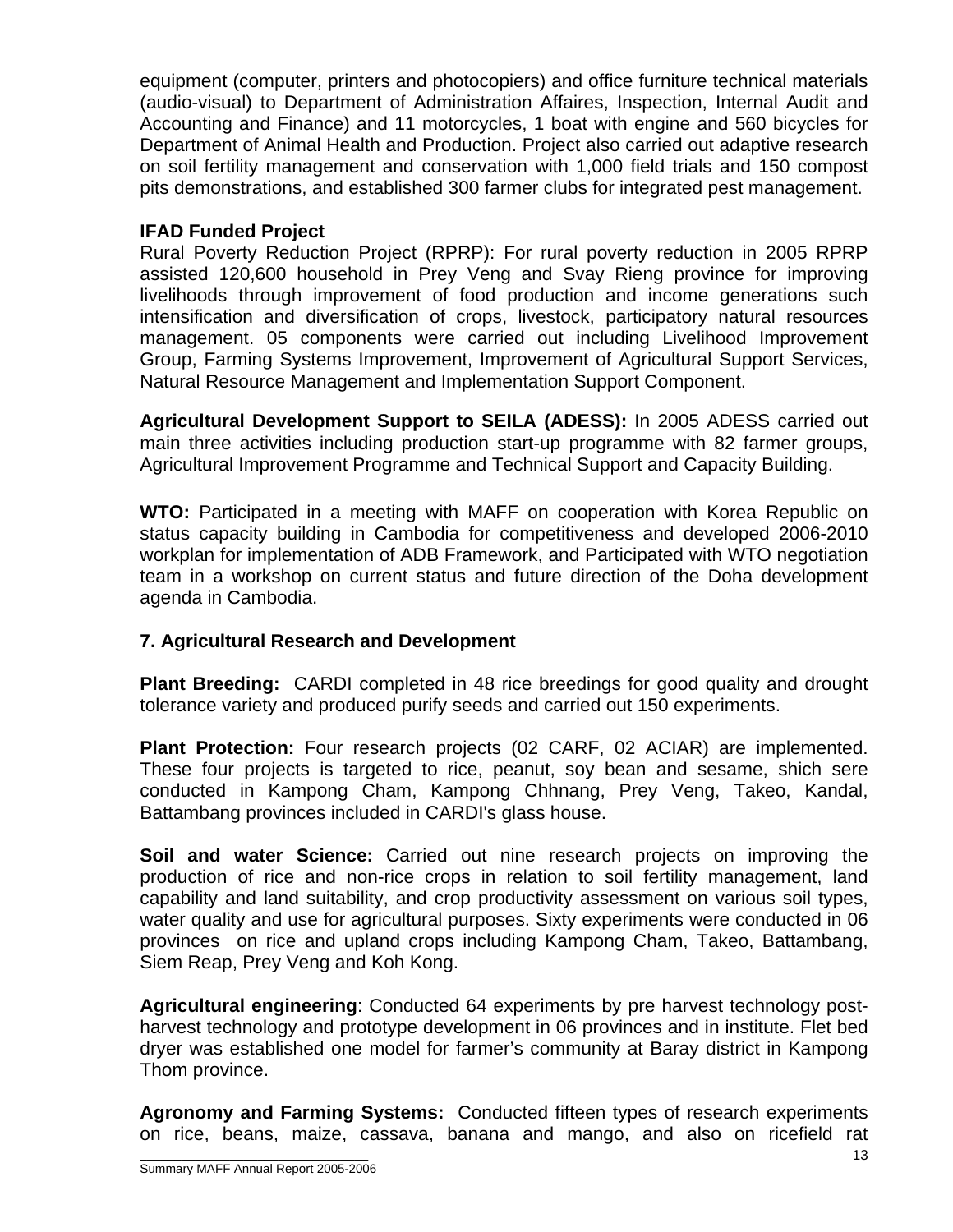management and rice-fish culture, which are in a total of forty four experiments in both lowlands and uplands of CARDI, Kandal, Kampong Speu, Kampong Cham, and Battambang provinces. Up to date, all experiments have been completed with data collection, observation and evaluation, and been under way of statistical analysis.

**Socio Economic Science:** 13 research studies on rice, fruit crops, non-rice upland crops, and eco-system analysis were conducted in Takeo, Kampong Cham, Battambang and Siem Reap provinces. Pest damaged reduced the crop yields were also determined. Most of these research studies are continuing in the same areas in this year.

**Human Resource Development:** Conducted 9 of training courses and workshops with participation of 221 participants. We supervised the agricultural student in writing thesis in bachelor degree 6 people from Royal University of Agriculture and master degree 11 people from Royal Academy and Royal University of Agriculture.

**Station management and infrastructure:** Completing construction of Seed Center, Training Center, Irrigation System, Bad Water Irrigation, Bitumen Road, Seed Processing, Rice Milling Machine.

#### **8. Agricultural Extension Services**

Extension is one of the key factors to increasing income and products for farmers that are in line with the government's policy on poverty reduction. The Department of Agricultural Extension (DAE) implemented the extension programs in 13 provinces through training and followed by practical implementation such as farmer field schools, field days, demonstrations on livestock rearing, aquaculture and vegetable growing which produce better yield with participation of 82,743 farmers.

#### **9. Agricultural Machinery**

To enhance agricultural productivity to assure quantity and quality of the technical supporting service, the innovations of agricultural mechanization into farmer's agricultural production system have highly increased in wide country, and those are including the strengthening of support service on the activities through training, research, modification, experiment, and extension which refer to help production base especially farmers. In 2004-2005 agricultural mechanization utilization has been increased, especially for small scale and medium scale machineries.

**10. Agro-Industry:** training of Technical Barriers to Trade and Sanitary, Phytosanitary Measures (TBT and SPS) training of Processing and Drying Rice for two weeks in People Republic of China and sent 10 staff to attend oversea workshops. DAI also joint developed Master Plan for National Agricultural Research and Agro-industry Development Strategy 2006-2010.

#### **11. Agricultural Inputs Supply**

Based on the previous experiences, AIC changed the business strategy from large procurement contracts to medium-scale procurement contracts for the supply of fertilizers. This is recognized that medium contracts supplied by contractors will promptly deliver the fertilizers to provide timely to the producers.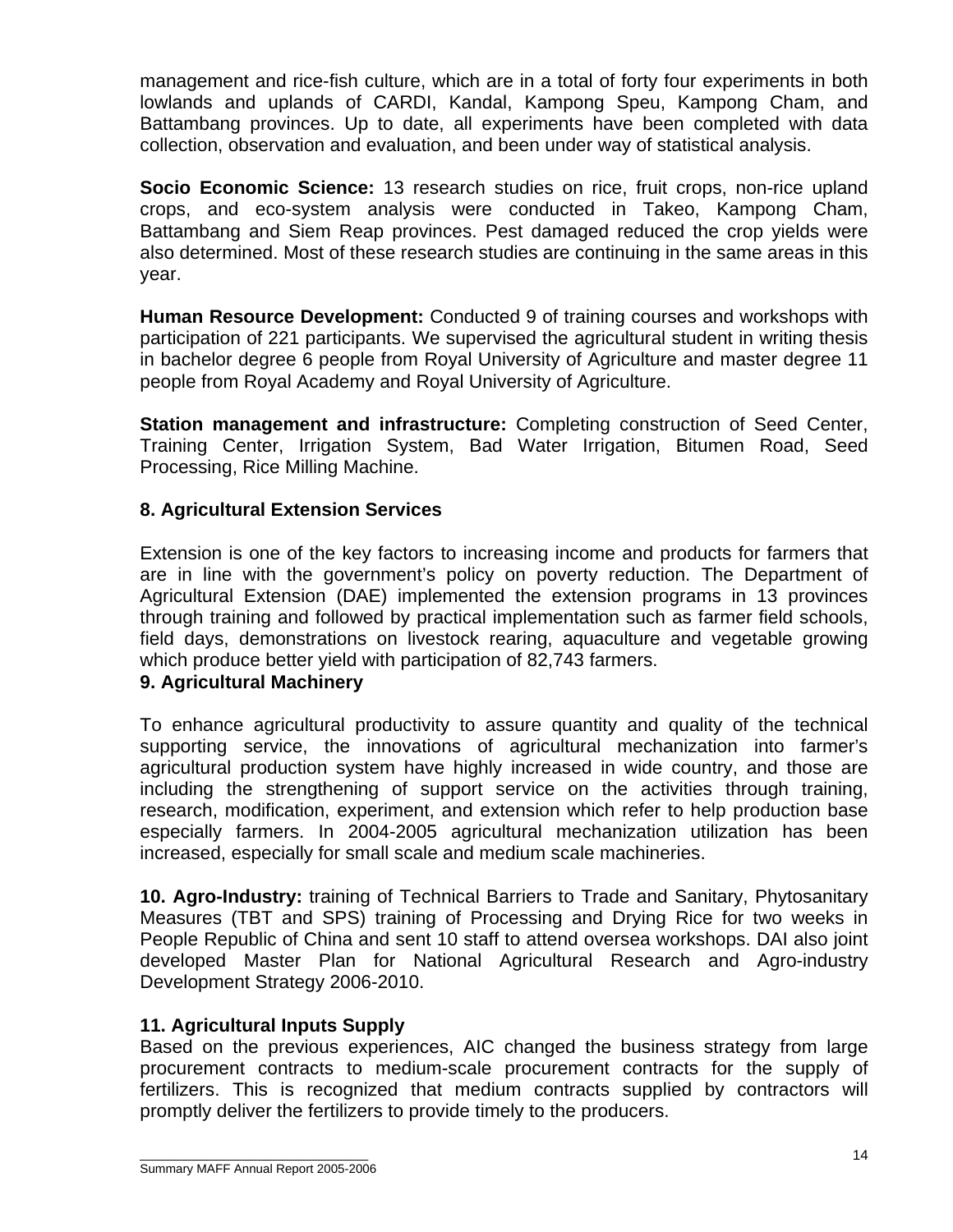In the year of 2005, 04 contracts were signed with Green Mount Co., Ltd. for the importation of NPK and Urea of 10,500 tons (procurement planning 2005 is 15.000 tons). The Agricultural Input Company has 03 owned warehouses: 02 warehouses located in Phnom Penh and 01 warehouse in Sihanouk Ville.

#### **III. Conclusions**

The performances and outcomes in 2005 are reflected to the following strength and weakness:

# **1. Strengths**

- *Agricultural development policy of the Royal Government of Cambodia (RGC) is strongly focused on the enhancement of agriculture sector to be as the leading sector among the main sectors for the growth of the national economy. The agriculture will be contributing to the reduction of the poverty for the Cambodian people.*
- *The RGC is trying to utilize the existing local resources for the multi-culture, diversification to ensure the stable growth of the economy, employment generation, increasing rural incomes as well as the food security for all people.*
- *The RGC encourages the participation of private sector in the agriculture development by providing the land titles, properly distributing the agricultural land through the social land concession framework.*
- *The RGC promotes the construction and management of irrigation system for agricultural production and also effectively manage the existing irrigation system.*
- *The RGC takes strongly in consideration in the responsiveness measures for the natural calamity.*
- *The Ministry of Agriculture, Forestry and Fisheries (MAFF) enhances the productivity through the attempts made for further provision of supporting services such as: research and extension service, marketing development, distribution of seeds as well as other agricultural inputs.*
- *MAFF and concerned institutions, local authorities, national & international communities and all people, especially farmers fully support the development of agriculture.*
- *Laws and the regulations had been properly improved and newly formulated to fulfill and facilitate the implementation in effective manner.*
- The management of the whole economic development as well as the *management of the agricultural sector has been reformed to be in consistent with the movement in economic integration and competition in the region as well as in the world.*
- *The physical infrastructures to support the development activities of the Ministry are improved in better condition.*
- *The policy and strategy formulation and the creation of the development projects is considered to be improved with the focus on the priority activities connected to the budgeting availability to achieve effectively the actual outputs.*
- *The emergency interventions had been considerably made to prevent timely the incidents caused by the natural calamity.*
- The human resources have been also enhanced the capacity with better working *condition that these resulted in the effective works.*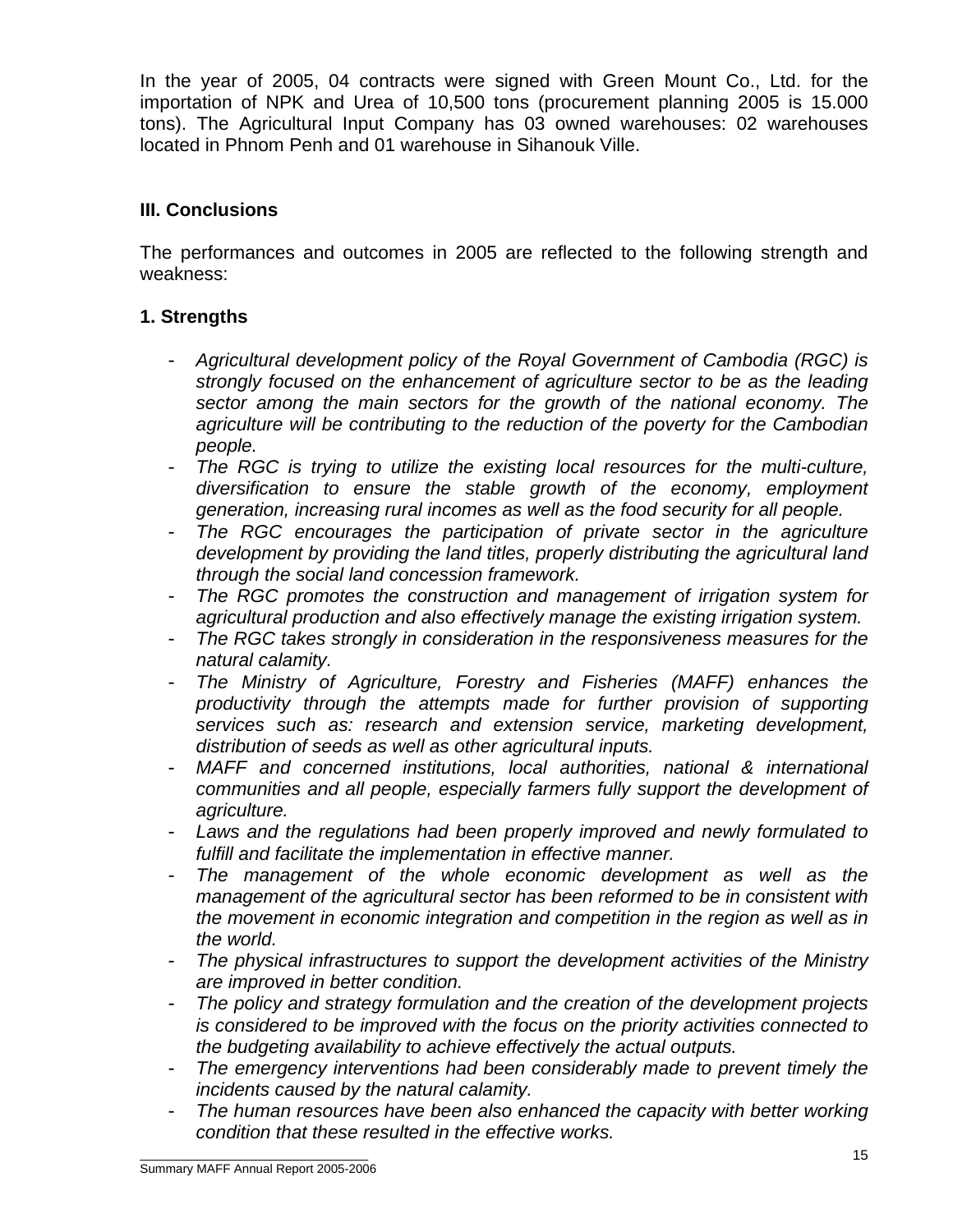- *The natural resource management, forestry, fisheries, wildlife, land resource has been improved for the sustainability by using the existing laws and regulations, techniques as well as adequate human resources. The success of the mentioned management is due to the strong commitments from the Government, full supports from the concern institutions, local authorities and international communities.* 

# **(2) Constraints and Weakness**

- *The problems faced in the production in wet season 2005 due to the drought in mid of the season, from mid-August to mid-September where covered in the middle and southern parts of the country.*
- - *Relying on natural factors which are irregularly changed and limited capacity in agricultural irrigation resulted in the imbalance growth of agricultural production from year to year.*
- *Limited investment capital resulted the country relies on foreign assistance for development.*
- *Adjustment of vision, strategy and action plan faces some constraints and is not yet to facilitate and consolidate to actual implementation with effectiveness.*
- *Laws and regulation enforcement faced some difficulties due to the respect of those are limited and recent offenses still taken placed.*
- *Structure of management, discipline and spirit of responsibilities for staff are weak, together with low salary, improper use of trained human resource, and the efficiencies of leadership & capacity to perform the technical works considerably limited.*
- *Reform process, especially administration and civil servant reforms are considerably slow which un-responded to works and developments required.*
- *Agrarian structure in Cambodia at the present are not appropriated to the need for market-oriented production and competition.*
- *Unfortunately, the Bird Flu occurred the 1st outback in the country. With lack of experience, at that time, facilities and insufficient budget, the implementation of prevention measures faced difficulties such as no PPE, No vaccines caused the disease outbreak occurred 13 places surrounding Phnom Penh and some provinces.*
- *Insufficiency of an effective monitoring system in agro-inputs management at municipalities and provinces.*
- *Most of private companies are less understanding on law & regulation resulted in failing to request & register for agro-inputs.*
- *Lack of collaboration with local authorities and border competencies leading illegal importation of agro-inputs with no permission from MAFF.*
- *Provincial Departments of Agriculture, Forestry and Fisheries (PDAFF) and agricultural legislation staff has limited capacities in management of activities of agricultural inputs business.*
- *Slow process in the organization of agricultural legislation office at the provinces.*
- Farmer understanding is limited in the use of agro-inputs and is not compliant *with standard. It is observed that most of agricultural inputs supplied are no registration and no instruction for use in Khmer language recognized by MAFF.*
- Limited capacity for laboratory to analyze the quality of agri-industry production, *agri-food and there is no training center for agri-food processing.*